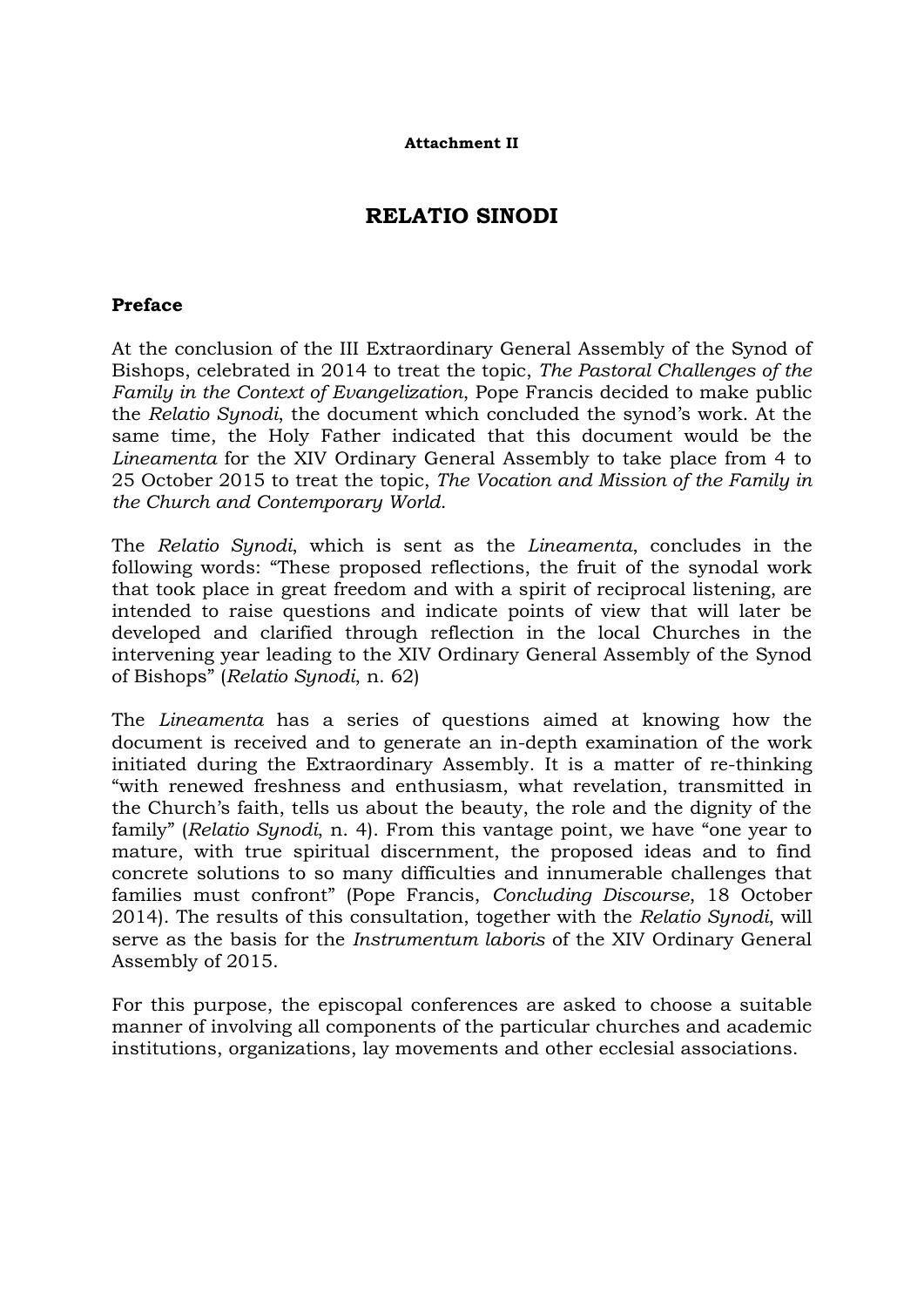### **Introduction**

The Synod of Bishops, gathered around the Holy Father, turned its thoughts to all the families of the world, each with its joys, difficulties and hopes. In a special way, the Assembly felt a duty to give thanks to the Lord for the generosity and faithfulness of so many Christian families in responding to their vocation and mission, which they fulfill with joy and faith, even when living as a family requires facing obstacles, misunderstandings and suffering. The entire Church and this Synod express to these families our appreciation, gratitude and encouragement. During the prayer vigil held in St Peter's Square on 4 October 2014 in preparation for the Synod on the family, Pope Francis evoked, in a simple yet concrete way, the centrality [of the experience] of the family in everyone's lives: "Evening falls on our assembly. It is the hour at which one willingly returns home to meet at the same table, in the depth of affection, of the good that has been done and received, of the encounters which warm the heart and make it grow, good wine which anticipates the unending feast in the days of man. It is also the weightiest hour for one who finds himself face to face with his own loneliness, in the bitter twilight of shattered dreams and broken plans; how many people trudge through the day in the blind alley of resignation, of abandonment, even resentment: in how many homes the wine of joy has been less plentiful, and therefore, also the zest — the very wisdom — for life [...]. Let us make our prayer heard for one another this evening, a prayer for all."

1. Within the family are joys and trials, deep love and relationships which, at times, can be wounded. The family is truly the "school of humanity" (*Gaudium et Spes*, 52), which is much needed today. Despite the many signs of crisis in the family institution in various areas of the "global village", the desire to marry and form a family remains vibrant, especially among young people, and serves as the basis of the need of the Church, an expert in humanity and faithful to her mission to proclaim untiringly and with profound conviction the "Gospel of the Family", entrusted to her together with the revelation of God's love in Jesus Christ and ceaselessly taught by the Fathers, the masters of spirituality and the Church's Magisterium. The family is uniquely important to the Church and in these times, when all believers are invited to think of others rather than themselves, the family needs to be rediscovered as the essential agent in the work of evangelization. Think of the witness of so many families that fulfill their Christian mission.

-------------------

2. At the Extraordinary General Assembly of October, 2014, the Bishop of Rome called upon the Synod of Bishops to reflect upon the critical and invaluable reality of the family, a reflection which will then be pursued in greater depth at its Ordinary General Assembly scheduled to take place in October, 2015, as well as during the full year between the two synodal events. "The *convenire in unum* around the Bishop of Rome is already an event of grace, in which episcopal collegiality is made manifest in a path of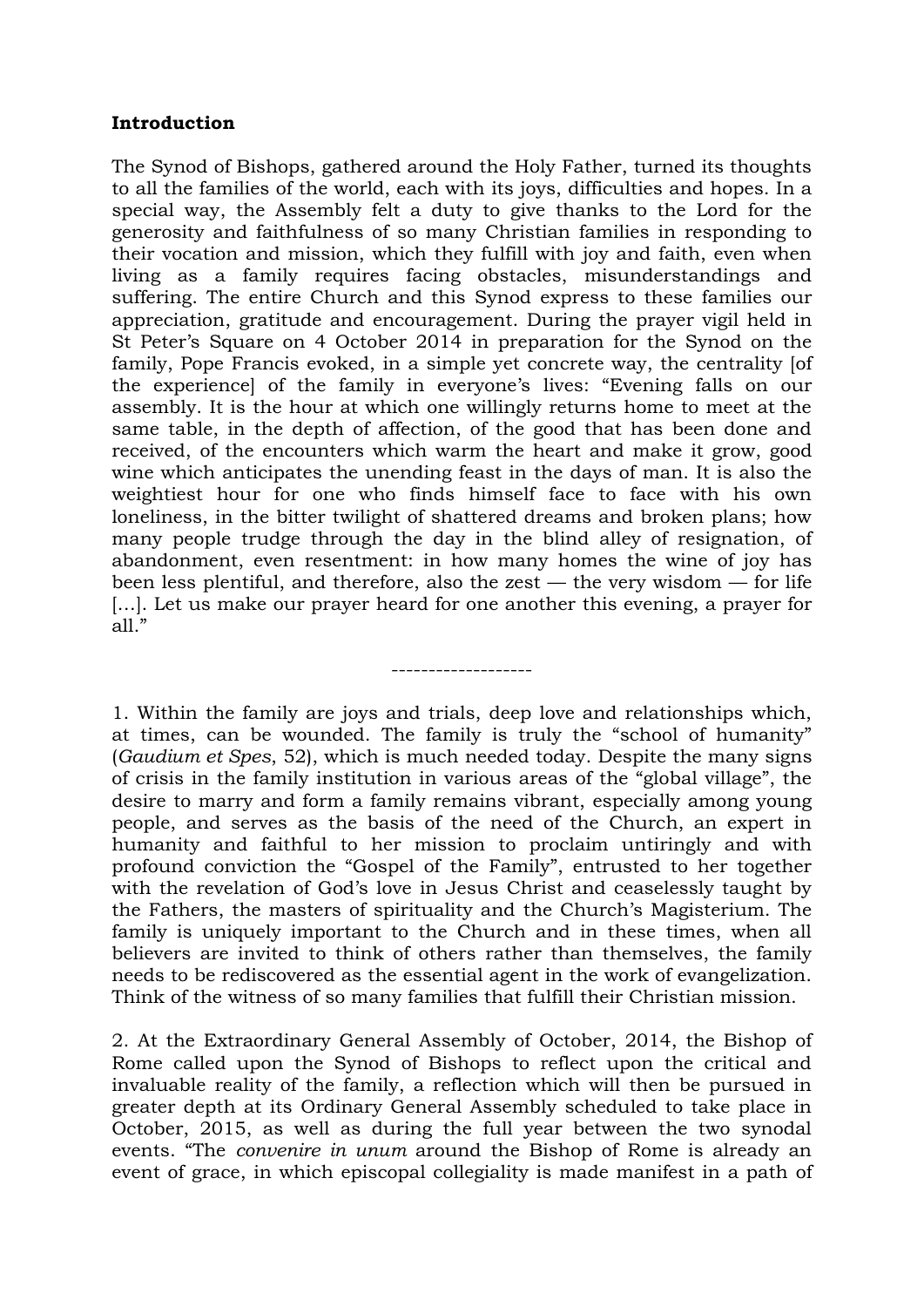spiritual and pastoral discernment." These were the words used by Pope Francis in describing the synodal experience and indicating the task at hand: to read both the signs of God and human history, in a twofold yet unique faithfulness which this reading involves.

3. With these words in mind, we have gathered together the results of our reflections and our discussions in the following three parts: *listening*, so as to look at the reality of the family today in all its complexities, both lights and shadows; *looking*, our gaze is fixed on Christ to ponder, with renewed freshness and enthusiasm, what revelation, transmitted in the Church's faith, tells us about the beauty, the role and the dignity of the family; and *confronting the situation*, with an eye on the Lord Jesus, to discern the ways in which the Church and society can renew their commitment to the family founded upon the marriage between a man and a woman.

### **PART I**

#### **Listening: the context and challenges of the family**

#### **The Socio-Cultural Context**

4. Faithful to Christ's teaching, we look to the reality of the family today in all its complexity, with both its lights and shadows. We turn our thoughts to parents, grandparents, brothers and sisters, close and distant relatives and the bonds between two families forged by marriage. Anthropological and cultural changes in our times influence all aspects of life and require an analytic and diversified approach. The positive aspects are first to be highlighted, namely, a greater freedom of expression and a better recognition of the rights of women and children, at least in some parts of the world. On the other hand, equal consideration needs to be given to the growing danger represented by a troubling individualism which deforms family bonds and ends up considering each component of the family as an isolated unit, leading, in some cases, to the idea that a person is formed according to his own desires, which are considered absolute. Added to this is the crisis of faith, witnessed among a great many Catholics, which oftentimes underlies the crisis in marriage and the family.

5. One symptom of the great poverty of contemporary culture is loneliness, arising from the absence of God in a person's life and the fragility of relationships. There is also a general feeling of powerlessness in the face of socio-cultural realities that oftentimes end in crushing families. Such is the case in increasing instances of poverty and unemployment in the workplace, which at times is a real nightmare or in overwhelming financial difficulties, which discourage the young from marrying. Families often feel abandoned by the disinterest and lack of attention by institutions. The negative impact on the organization of society is clear, as seen in the demographic crisis, in the difficulty of raising children, in a hesitancy to welcome new life and in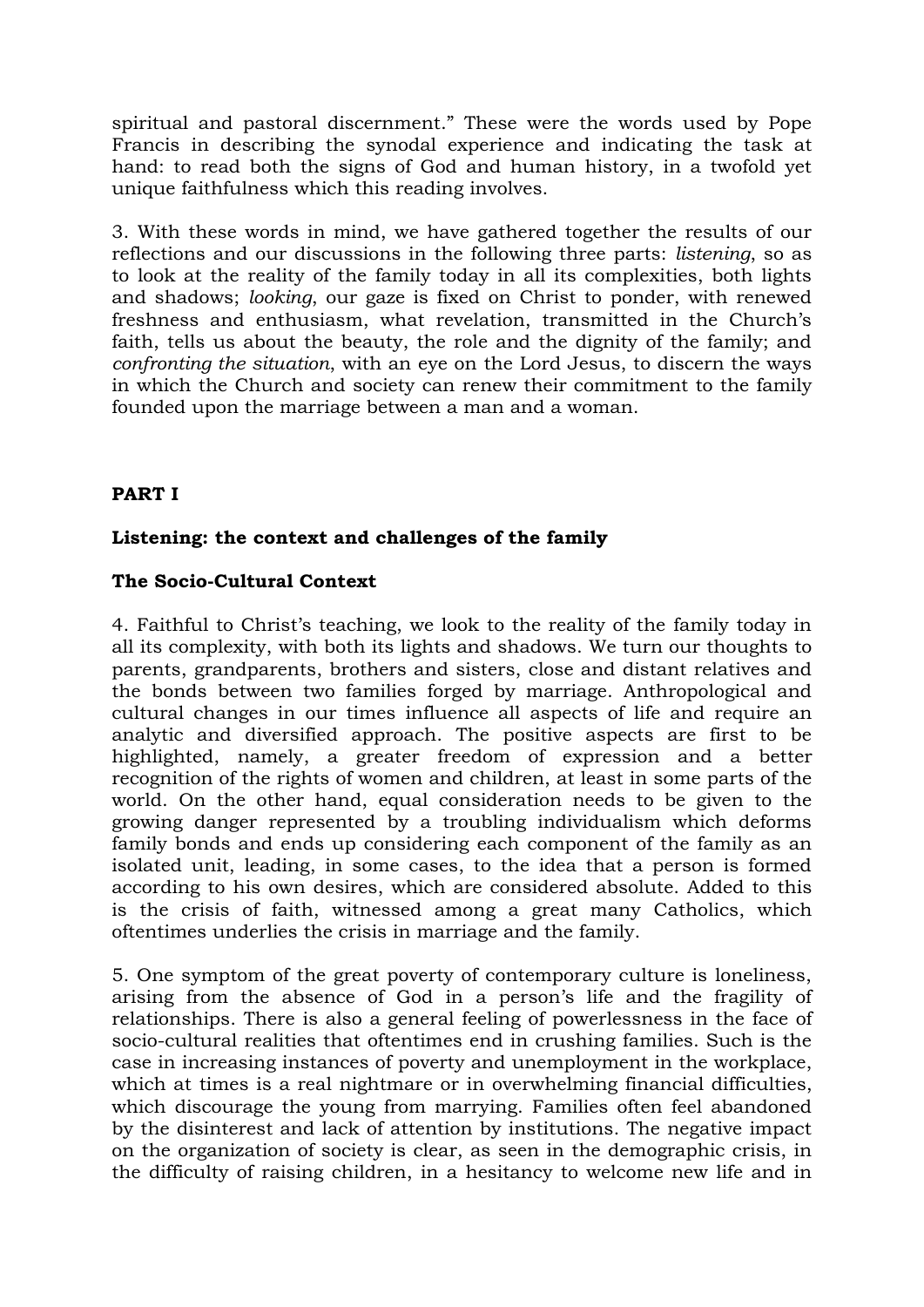considering the presence of older persons as a burden. All these can affect a person's emotional balance, which can sometimes lead to violence. The State has the responsibility to pass laws and create work to ensure the future of young people and help them realize their plan of forming a family.

6. Some cultural and religious contexts pose particular challenges. In some places, polygamy is still being practiced and in places with long traditions, the custom of "marriage in stages". In other places, "arranged marriages" are an enduring practice. In countries where Catholicism is the minority, many mixed and interreligious marriages take place, all with their inherent difficulties in terms of jurisprudence, Baptism, the upbringing of children and the mutual respect with regards to difference in faith. In these marriages there can be a danger of relativism or indifference; but there can also be the possibility of fostering the spirit of ecumenism and interreligious dialogue in a living together of diverse communities in the same place. In many places, and not only in the West, there has been a widespread increase in the practice of cohabitation before marriage or simply cohabitating with no intention of a legally binding relationship. In addition to this, there is often civil legislation which compromises marriage and the family. Because of secularization in many parts of the world, the reference to God is greatly diminished and the faith is no longer shared socially.

7. Especially in some countries, a great number of children are born outside marriage, many of whom subsequently grow up with just one of their parents or in a blended or reconstituted family. Divorces are increasing, many times taking place solely because of economic reasons. Oftentimes, children are a source of contention between parents and become the real victims of family break-ups. Fathers who are often absent from their families not simply for economic reasons need to assume more clearly their responsibility for children and the family. The dignity of women still needs to be defended and promoted. In fact, in many places today, simply being a woman is a source of discrimination and the gift of motherhood is often penalized rather than esteemed. Not to be overlooked is the increasing violence against women, where they become victims, unfortunately, often within families and as a result of the serious and widespread practice of genital mutilation in some cultures. The sexual exploitation of children is still another scandalous and perverse reality in present-day society. Societies experiencing violence due to war, terrorism or the presence of organized crime are witnessing the deterioration of the family, above all in big cities, where, in their peripheral areas, the so-called phenomenon of "street-children" is on the rise. Furthermore, migration is another sign of the times to be faced and understood in terms of its onerous consequences to family life.

#### **The Importance of Affectivity in Life**

8. Faced with the aforementioned social situation, people in many parts of the world are feeling a great need to take care of themselves, to know themselves better, to live in greater harmony with their emotions and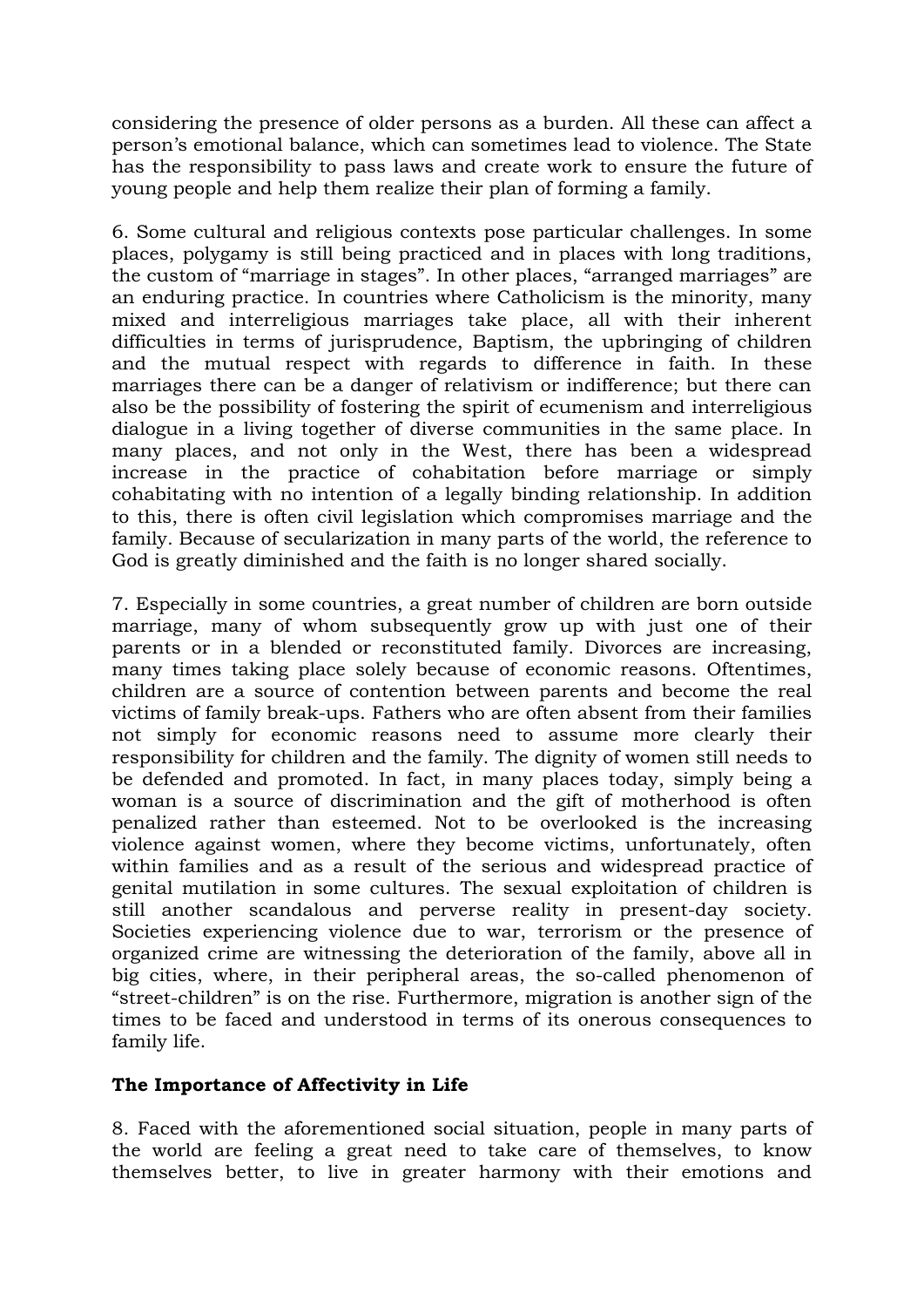feelings and to seek affective relationships of quality in the best manner possible. These proper aspirations can lead to a desire to put greater effort into building relationships of self-giving and creative reciprocity, which are empowering and supportive like those within a family. In this case, however, individualism and living only for one's self are a real danger. The challenge for the Church is to assist couples in their emotive maturation and affective development through fostering dialogue, virtue and trust in the merciful love of God. The full commitment required in marriage can be a strong antidote to the temptation of a selfish individualism.

9. Cultural tendencies in today's world seem to set no limits on a person's affectivity in which every aspect needs to be explored, even those which are highly complex. Indeed, nowadays the question of affective fragility is a pressing one; a narcissistic, unstable or changeable affectivity does not always allow a person to grow to maturity. Particularly worrisome is the spread of pornography and the commercialization of the body, fostered also by a misuse of the internet and reprehensible situations where people are forced into prostitution. In this context, couples are often uncertain, hesitant and struggling to find ways to grow. Many tend to remain in the early stages of their affective and sexual life. A crisis in a couple's relationship destabilizes the family and may lead, through separation and divorce, to serious consequences for adults, children and society as a whole, weakening its individual and social bonds. The decline in population, due to a mentality against having children and promoted by the world politics of reproductive health, creates not only a situation in which the relationship between generations is no longer ensured but also the danger that, over time, this decline will lead to economic impoverishment and a loss of hope in the future. The development of bio-technology has also had a major impact on the birthrate.

## **Pastoral Challenges**

10. In this regard, the Church is conscious of the need to offer a word of truth and hope, which is based that man comes from God, and that, consequently, a reflection of capable of reframing the great questions about the meaning of human existence can be responsive to humanity's most profound expectations. The great values of marriage and the Christian family correspond to the search that characterizes human existence, even in these times of individualism and hedonism. People need to be accepted in the concrete circumstances of life. We need to know how to support them in their searching and to encourage them in their hunger for God and their wish to feel fully part of the Church, also including those who have experienced failure or find themselves in a variety of situations. The Christian message always contains in itself the reality and the dynamic of mercy and truth that meet in Christ.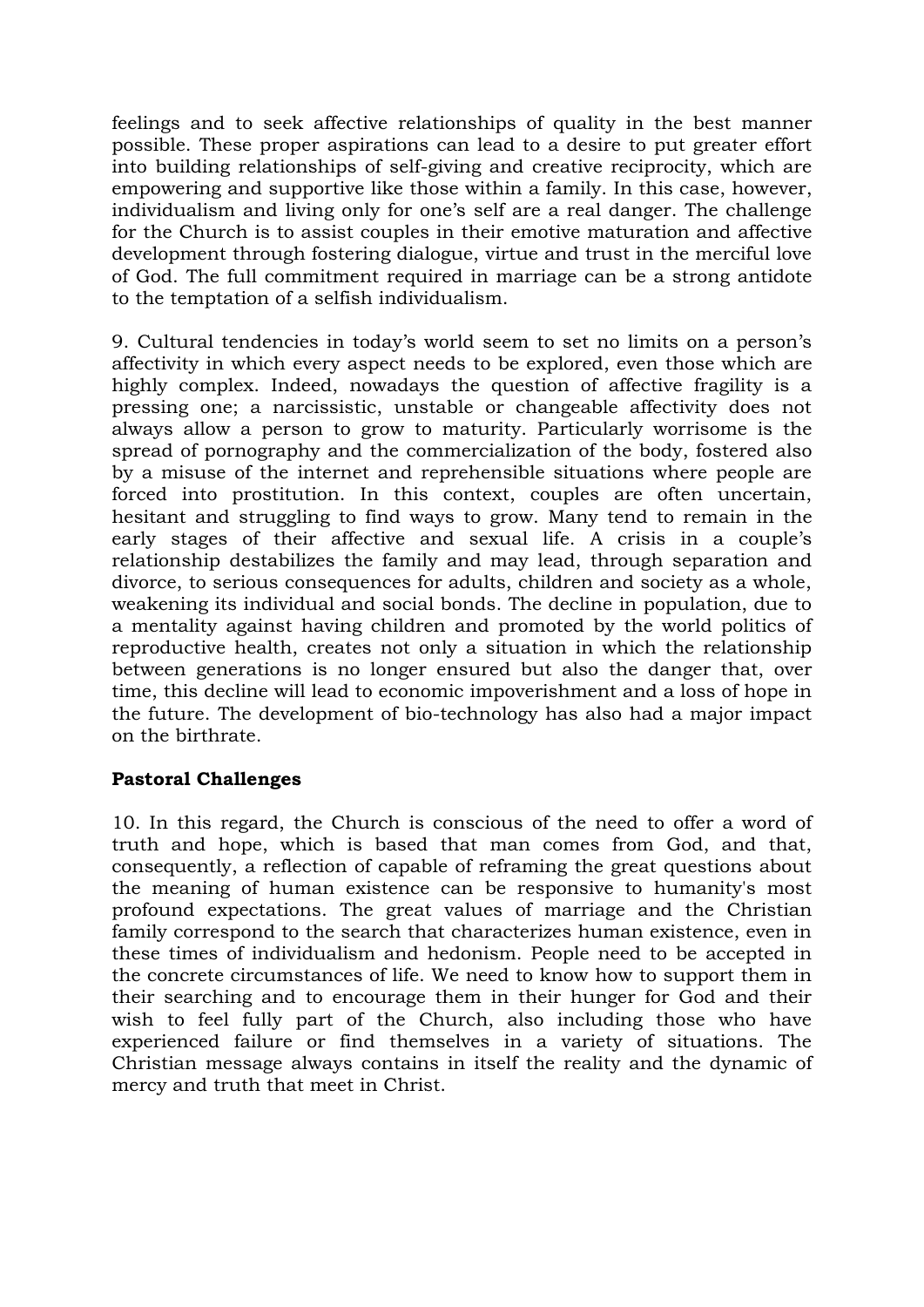## **PART II**

### **Looking at Christ: the Gospel of the Family**

### **Looking at Jesus and the Divine Pedagogy in the History of Salvation**

11. In order to "walk among contemporary challenges, the decisive condition is to maintain a fixed gaze on Jesus Christ, to pause in contemplation and in adoration of his Face. ... Indeed, every time we return to the source of the Christian experience, new paths and undreamed of possibilities open up" (Pope Francis, *Discourse*, 4 October 2014). Jesus looked upon the women and the men he met with love and tenderness, accompanying their steps with patience and mercy, in proclaiming the demands of the Kingdom of God.

12. Since the order of creation is determined by its orientation towards Christ, a distinction needs to be made without separating the various levels through which God communicates to humanity the grace of the covenant. By reason of the divine pedagogy, according to which the order of creation develops through successive stages to the order of redemption, we need to understand the newness of the Christian Sacrament of Marriage in continuity with natural marriage of the origins, that is, the manner of God's saving action in both creation and the Christian life. In creation, because all things were made through Christ and for him (cf. *Col* 1:16), Christians "gladly and reverently lay bare the seeds of the Word which lie hidden among their fellows; they ought to follow attentively the profound changes which are taking place among peoples" (*Ad Gentes*, 11). In the Christian life, the reception of Baptism brings the believer into the Church through the *domestic church*, namely, the family; thus beginning "a dynamic process [which] develops, one which advances gradually with the progressive integration of the gifts of God" (*Familiaris Consortio*, 9), in an ongoing conversion to a love that saves us from sin and gives us fullness of life.

13. Jesus himself, referring to the original plan of the human couple, reaffirms the indissoluble union between a man and a woman, though saying to the Pharisees that "for your hardness of heart Moses allowed you to divorce your wives, but from the beginning it was not so"(*Mt* 19: 8). The indissolubility of marriage ("what therefore God has joined together, let no man put asunder" *Mt* 19:6), is to be understood not as a "yoke" imposed on persons but as a "gift" to a husband and wife united in marriage. In this way, Jesus shows how God's humbling act of coming to earth might always accompany the human journey and might heal and transform a hardened heart with his grace, orientating it towards its principle, by way of the cross. The Gospels make clear that Jesus' example is paradigmatic for the Church. In fact, Jesus was born in a family; he began to work his signs at the wedding of Cana and he announced the meaning of marriage as the fullness of revelation that restores the original divine plan (*Mt* 19:3). At the same time, however, he put what he taught into practice and manifested the true meaning of mercy, clearly illustrated in his meeting with the Samaritan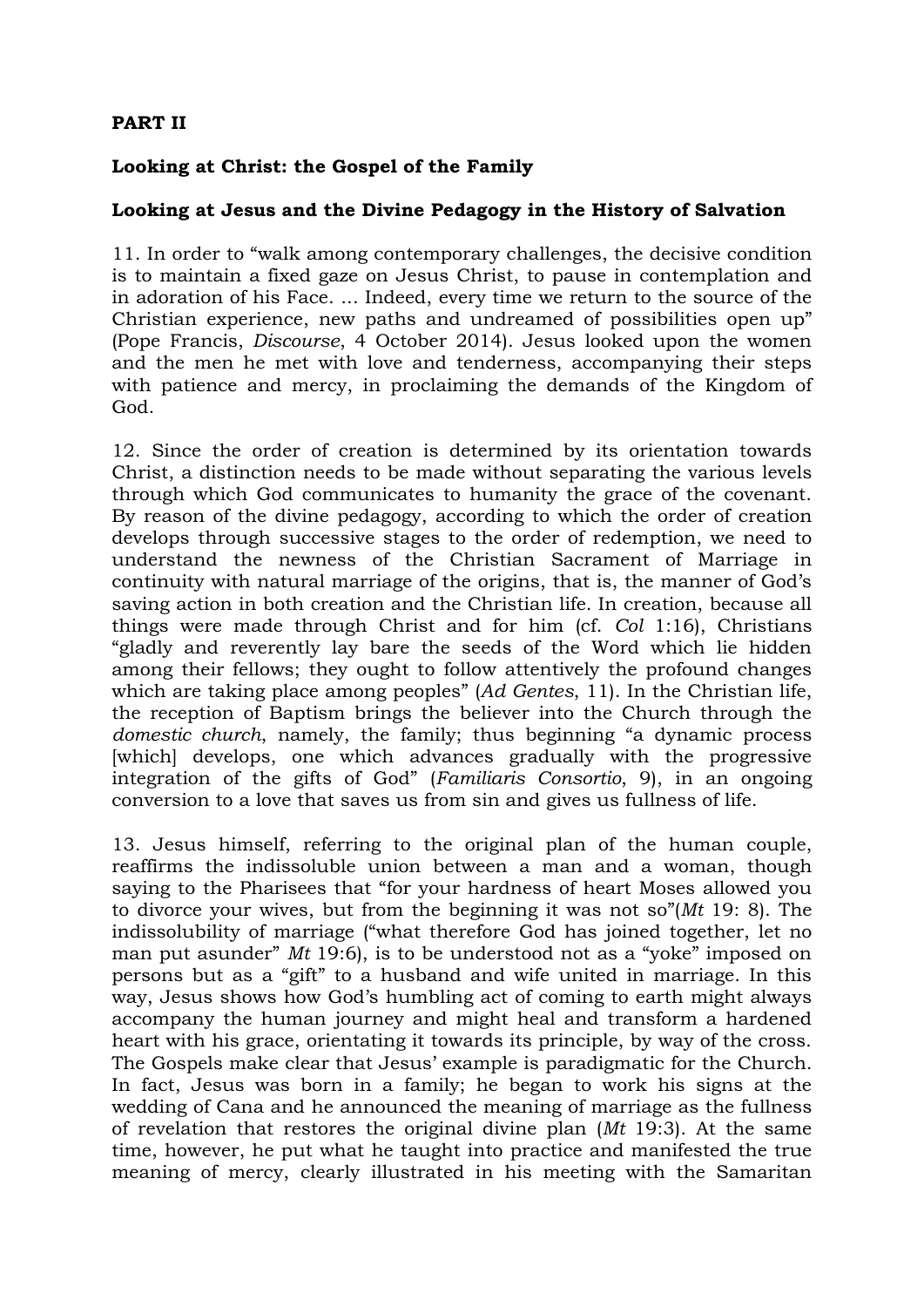woman (*Jn* 4:1-30) and with the adulteress (*Jn* 8:1-11). By looking at the sinner with love, Jesus leads the person to repentance and conversion ("Go and sin no more"), which is the basis for forgiveness.

## **The Family in God's Salvific Plan**

14. The words of eternal life, which Jesus gave to his disciples, included the teaching on marriage and the family. Jesus' teaching allows us to distinguish three basic stages in God's plan for marriage and the family. In the beginning, there is the original family, when God the Creator instituted the first marriage between Adam and Eve as the solid foundation of the family. God not only created human beings male and female (*Gen* 1:27), but he also blessed them so they might be fruitful and multiply (*Gen* 1:28). For this reason, "a man leaves his father and his mother and cleaves to his wife and the two become one flesh" (*Gen* 2:24). This union was wounded by sin and became the historical form of marriage among the People of God, for which Moses granted the possibility of issuing a bill of divorce (cf. *Dt* 24:1ff.). This was the principal practice in the time of Jesus. With Christ's coming and his reconciling a fallen world through his redemption, the period begun by Moses ended.

15. Jesus, who reconciled all things in himself, restored marriage and the family to their original form (*Mk* 10:1-12). Marriage and the family have been redeemed by Christ (*Eph* 5:21-32), restored in the image of the Holy Trinity, the mystery from which every true love flows. The spousal covenant, originating in creation and revealed in the history of salvation, receives its full meaning in Christ and his Church. Through his Church, Christ bestows on marriage and the family the grace necessary to witness to the love of God and to live the life of communion. The Gospel of the Family spans the history of the world from the creation of man in the image and likeness of God (cf. *Gn* 1: 26-27) until it reaches, at the end of time, its fulfillment in the mystery of the Christ's Covenant with the wedding of Lamb (cf. *Rev* 19:9) (cf. John Paul II, *Catechesis on Human Love*).

## **The Family in the Church's Documents**

16. "Throughout the centuries, the Church has maintained her constant teaching on marriage and family. One of the highest expressions of this teaching was proposed by the Second Vatican Council, in the Pastoral Constitution *Gaudium et Spes*, which devotes an entire chapter to promoting the dignity of marriage and the family (cf. *Gaudium et Spes*, 47-52). This document defined marriage as a community of life and love (cf. *Gaudium et Spes*, 48), placing love at the center of the family and manifesting, at the same time, the truth of this love in counter distinction to the various forms of reductionism present in contemporary culture. The 'true love between husband and wife' (*Gaudium et Spes*, 49) implies a mutual gift of self and includes and integrates the sexual and affective aspects, according to the divine plan (cf. *Gaudium et Spes*, 48-49). Furthermore, *Gaudium et Spes*, 48, emphasizes the grounding of the spouses in Christ. Christ the Lord 'comes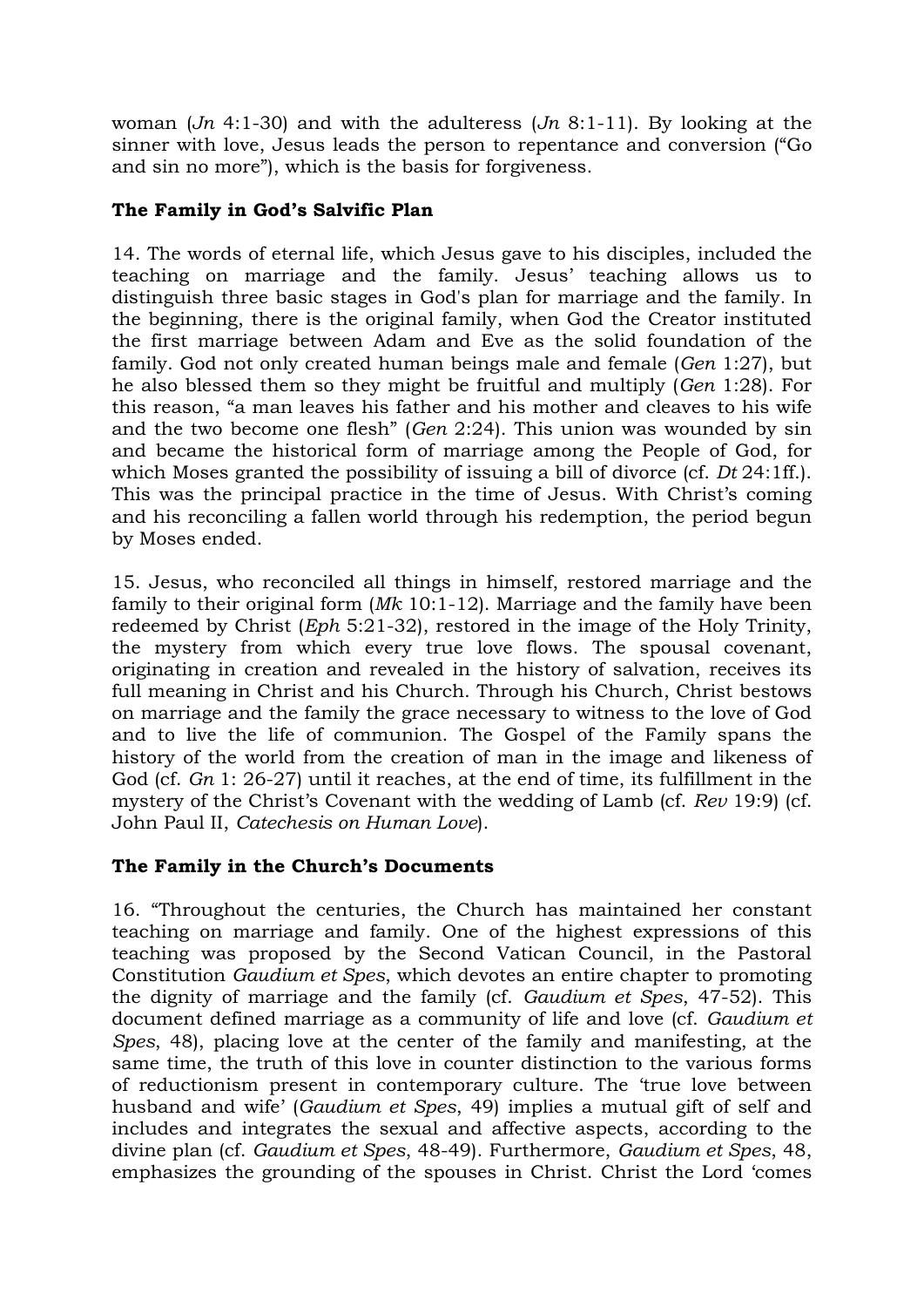into the lives of married Christians through the Sacrament of Matrimony' and remains with them. In the Incarnation, he assumes human love, purifies it and brings it to fulfillment and gives to the spouses, with his Spirit, the capacity to live that love, permeating every part of their lives of faith, hope and charity. In this way, the bride and groom are, so to speak, consecrated and, through his grace, they build up the Body of Christ and are a domestic church (cf. *Lumen Gentium*, 11), so that the Church, in order fully to understand her mystery, looks to the Christian family, which manifests her in a real way" (*Instrumentum Laboris*, 4).

17. "In the wake of Vatican II, the papal Magisterium has further refined the doctrine on marriage and the family. In a special way, Blessed Pope Paul VI, in his Encyclical *Humanae Vitae*, displayed the intimate bond between conjugal love and the generation of life. Pope St. John Paul II devoted special attention to the family in his catechesis on human love, his *Letter to Families* (*Gratissimam Sane*) and, especially, his Apostolic Exhortation *Familiaris Consortio*. In these documents, the Pope called the family the 'way of the Church,' gave an overview on the vocation of man and woman to love and proposed the basic guidelines for the pastoral care of the family and the presence of the family in society. In specifically treating 'conjugal love' (cf. *Familiaris Consortio*, 13), he described how the spouses, through their mutual love, receive the gift of the Spirit of Christ and live their call to holiness" (*Instrumentum Laboris*, 5)

18. "Pope Benedict XVI, in his Encyclical *Deus Caritas Est*, again took up the topic of the truth of the love between man and woman, which is fully understood only in light of the love of Christ Crucified (cf. *Deus Caritas Est*, 2). The Pope emphasized that 'marriage based on an exclusive and definitive love becomes the icon of the relationship between God and his people and vice versa. God's way of loving becomes the measure of human love' (*Deus Caritas Est*, 11). Moreover, in his Encyclical *Caritas in Veritate*, he emphasizes the importance of love as the principle of life in society (cf. *Caritas in Veritate*, 44), the place where a person learns to experience the common good" (*Instrumentum Laboris*, 6).

19. "Pope Francis, in his Encyclical *Lumen Fidei*, treating the connection between the family and faith, writes: 'Encountering Christ, letting themselves (young people) be caught up in and guided by his love, enlarges the horizons of existence, gives it a firm hope which will not disappoint. Faith is no refuge for the fainthearted, but something which enhances our lives. It makes us aware of a magnificent calling, the vocation of love. It assures us that this love is trustworthy and worth embracing, for it is based on God's faithfulness which is stronger than our every weakness' (*Lumen Fidei*, 53)" (*Instrumentum Laboris*, 7).

## **The Indissolubility of Marriage and the Joy of Sharing Life Together**

20. Mutual self-giving in the Sacrament of Marriage is grounded in the grace of Baptism, which establishes the foundational covenant of every person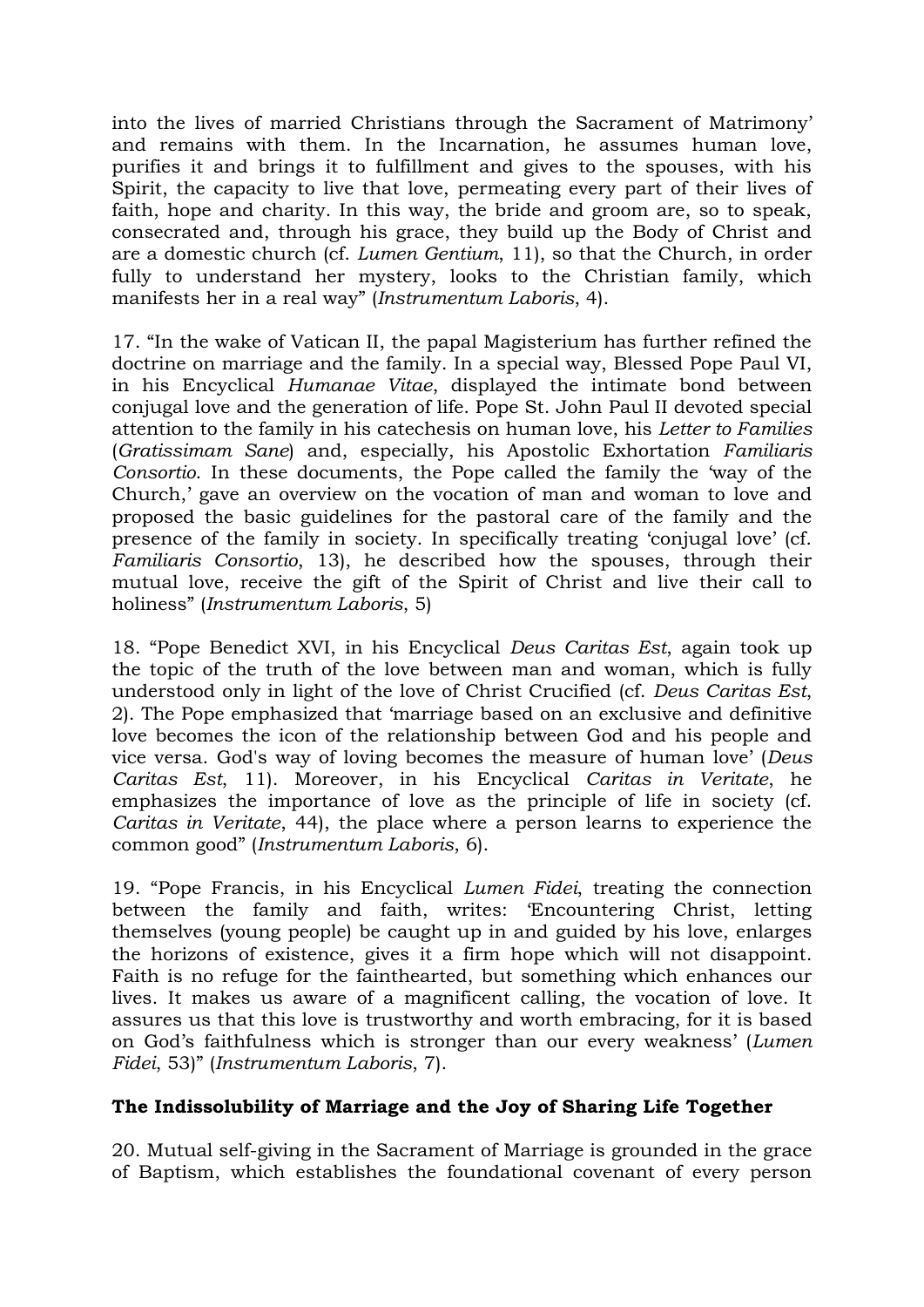with Christ in the Church. In accepting each other and with Christ's grace, the engaged couple promises a total self-giving, faithfulness and openness to new life. The married couple recognizes these elements as constitutive in marriage, gifts offered to them by God, taking seriously their mutual commitment, in God's name and in the presence of the Church. So, in faith it is possible to assume the goods of marriage as commitments which are more sustainable through the help of the grace of the Sacrament. God consecrates the love of husband and wife and confirms its indissolubility, offering them assistance to live their faithfulness, mutual complementarity and openness to life. Therefore, the Church looks to married couples as the heart of the entire family, which, in turn, looks to Jesus.

21. From the same perspective, in keeping with the teaching of the Apostle who said that the whole of creation was planned in Christ and for him (cf. *Col* 1:16), the Second Vatican Council wished to express appreciation for natural marriage and the valid elements present in other religions (cf. *Nostra Aetate*, 2) and cultures, despite their limitations and shortcomings (cf. *Redemptoris Missio*, 55). The presence of the seeds of the Word in these cultures (cf. *Ad Gentes*, 11) could even be applied, in some ways, to marriage and the family in so many non-Christian societies and individuals. Valid elements, therefore, exist in some forms outside of Christian marriage — based, however, on a stable and true relationship of a man and a woman — which, in any case, we maintain are oriented towards Christian marriage. With an eye to the popular wisdom of different peoples and cultures, the Church also recognizes this type of family as the basic, necessary and fruitful unit for humanity's life together.

#### **The Truth and Beauty of the Family and Mercy Towards Broken and Fragile Families**

22. With inner joy and deep comfort, the Church looks to families who remain faithful to the teachings of the Gospel, encouraging them and thanking them for the testimony they offer. In fact, they witness, in a credible way, to the beauty of a marriage which is indissoluble and faithful forever, while always remaining faithful to each other. Within the family, "which could be called a domestic church" (*Lumen Gentium*, 11), a person begins a Church experience of communion among persons, which reflects, through grace, the Mystery of the Holy Trinity. "In a family, a person learns the effort and the joy of work, fraternal love, and generosity in forgiving others — always renewed — and above all divine worship in prayer and the offering of one's life" (*Catechism of the Catholic Church*, 1657). The Holy Family of Nazareth is a wondrous model in whose school we "understand why we have to maintain spiritual discipline, if we wish to follow the teachings of the Gospel and become Christ's disciples" (Blessed Pope Paul VI, *Address at Nazareth*, 5 January 1964). The Gospel of the Family also nourishes the seeds which are still waiting to grow; and serves as the basis for caring for those trees which have withered and must not be neglected.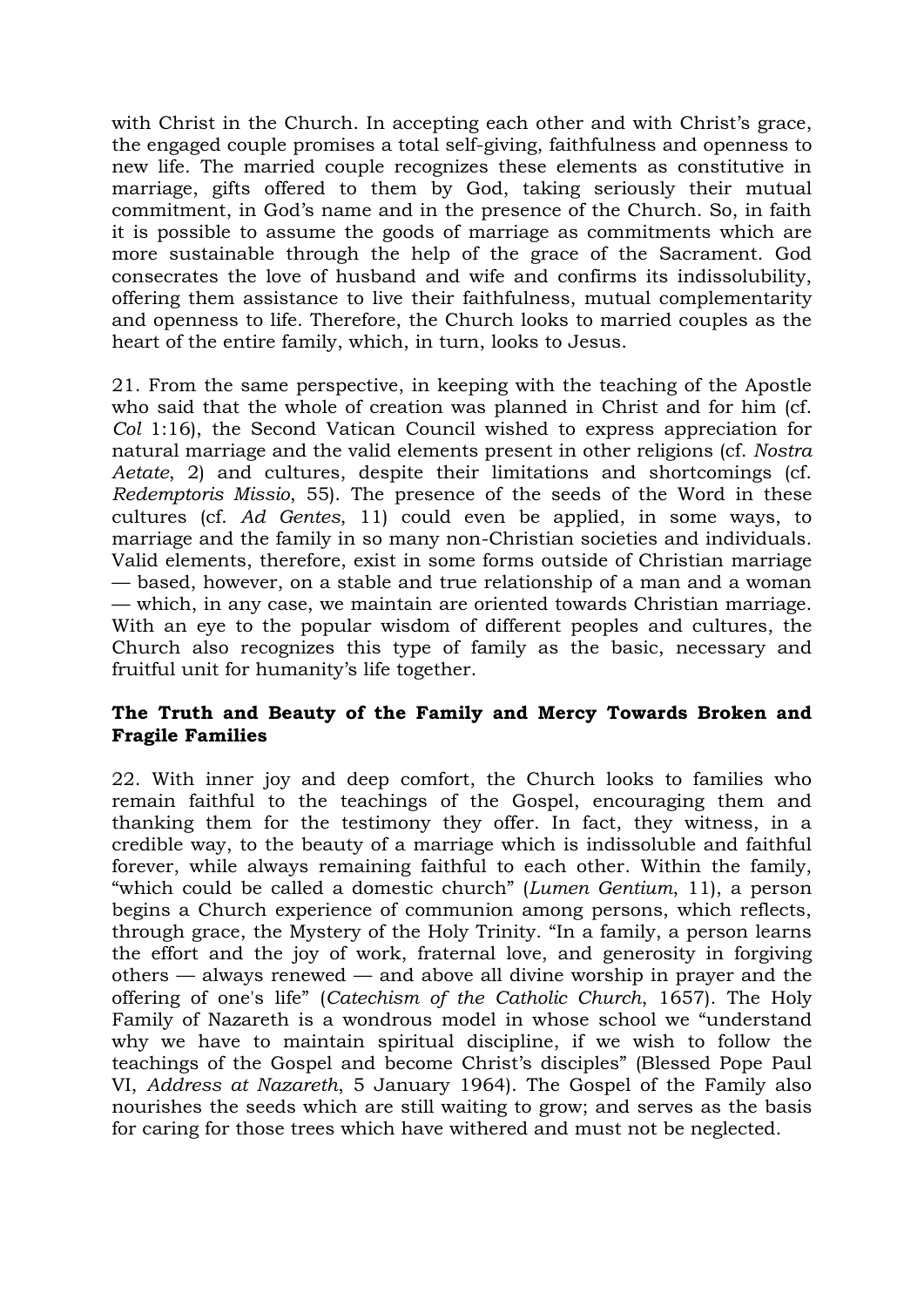23. The Church, a sure teacher and caring mother, recognizes that the only marriage bond for those who are baptized is sacramental and any breach of it is against the will of God. At the same time, the Church is conscious of the weakness of many of her children who are struggling in their journey of faith. "Consequently, without detracting from the evangelical ideal, they need to accompany with mercy and patience the eventual stages of personal growth as these progressively occur. [...] A small step in the midst of great human limitations can be more pleasing to God than a life which outwardly appears in order and passes the day without confronting great difficulties. Everyone needs to be touched by the comfort and attraction of God's saving love, which is mysteriously at work in each person, above and beyond their faults and failings"(*Gaudium Evangelii*, 44).

24. In considering a pastoral approach towards people who have contracted a civil marriage, who are divorced and remarried or simply living together, the Church has the responsibility of helping them understand the divine pedagogy of grace in their lives and offering them assistance so they can reach the fullness of the God's plan for them. Looking to Christ, whose light illumines every person (cf. *Jn* 1:9; *Gaudium et Spes*, 22), the Church turns with love to those who participate in her life in an incomplete manner, recognizing that the grace of God works also in their lives by giving them the courage to do good, to care for one another in love and to be of service to the community in which they live and work.

25. The Church looks with concern at the distrust of many young people in relation to a commitment in marriage and suffers at the haste with which many of the faithful decide to put an end to the obligation they assumed and to take on another. These lay faithful, who are members of the Church, need pastoral attention that is merciful and encouraging and that adequately distinguishes situations. Young people who are baptized should be encouraged to understand that the Sacrament of Marriage can enrich their prospects of love and that they can be sustained by the grace of Christ in the Sacrament and by the possibility of participating fully in the life of the Church.

26. In this regard, a new aspect of family ministry is requiring attention today — the reality of civil marriages between a man and woman, traditional marriages and, taking into consideration the differences involved, even cohabitation. When a union reaches a particular stability, legally recognized, characterized by deep affection and responsibility for children and showing an ability to overcome trials, these unions can offer occasions for guidance with an eye towards the eventual celebration of the Sacrament of Marriage. Very often, on the other hand, a couple lives together not in view of a possible future marriage but without any intention of a legally binding relationship.

27. In accordance with Christ's mercy, the Church must accompany with attention and care the weakest of her children, who show signs of a wounded and lost love, by restoring in them hope and confidence, like the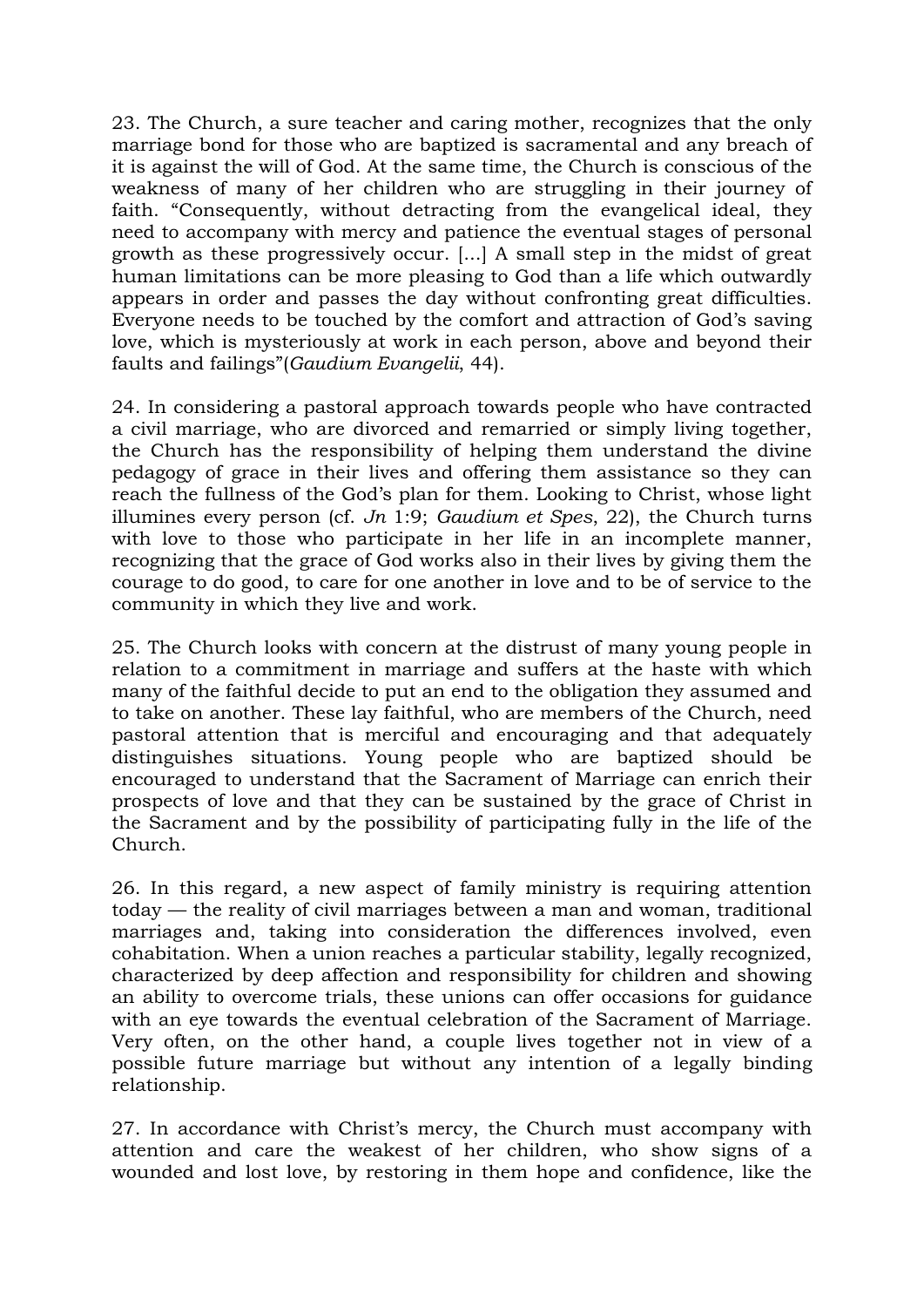beacon of a lighthouse in a port or a torch carried among the people to enlighten those who have lost their way or who are in the midst of a storm. Conscious that the most merciful thing is to tell the truth in love, we go beyond compassion. Merciful love, as it attracts and unites, transforms and elevates. It is an invitation to conversion. We understand the Lord's attitude in the same way; he does not condemn the adulterous woman, but asks her to sin no more (*Jn* 8:1-11).

## **Part III**

### **Confronting the Situation: Pastoral Perspectives**

### **Proclaiming the Gospel of the Family Today in Various Contexts**

28. Discussion at the synod focused on some of the more urgent pastoral needs to be addressed in the local Churches, in communion *cum Petro et sub Petro*. Proclaiming the Gospel of the Family is urgently needed in the work of evangelization. The Church has to carry this out with the tenderness of a mother and the clarity of a teacher (cf. *Eph* 4:15), in faithfulness to the mercy displayed in Christ's *kenosis*. Truth became flesh in human weakness, not to condemn it but to save it (cf. *Gn* 3:16, 17).

29. Evangelizing is the shared responsibility of all God's people, each according to his ministry and charism. Without the joyous testimony of married people and families, domestic churches, proclamation, even if done in its proper way, risks being misunderstood or lost in a flurry of words that is characteristic of society today (cf. *Novo Millennio Ineunte*, 50). On various occasions, the synod fathers emphasized that Catholic families, by reason of the grace of the Sacrament of Marriage, are called upon to be the *active agents* in every pastoral activity on behalf of the family.

30. The primacy of grace needs to be highlighted and, consequently, the possibilities that the Spirit provides in the Sacrament. It is a question of allowing people to experience that the Gospel of the Family is a joy that "fills hearts and lives", because in Christ we are "set free from sin, sorrow, inner emptiness, and loneliness" (*Evangelii Gaudium*, 1). In light of the Parable of the Sower (cf. *Mt* 13;3), our task is to cooperate in the sowing; the rest is God's work; nor must we forget that, in preaching about the family, the Church is a sign of contradiction.

31. Consequently, this work calls for *missionary conversion* by everyone in the Church, that is, not stopping at proclaiming a merely theoretical message with no connection to people's real problems. We must continually bear in mind that the crisis of faith has led to a crisis in marriage and the family and that, consequently, the transmission of faith itself from parents to children has often been interrupted. In the face of a strong faith, the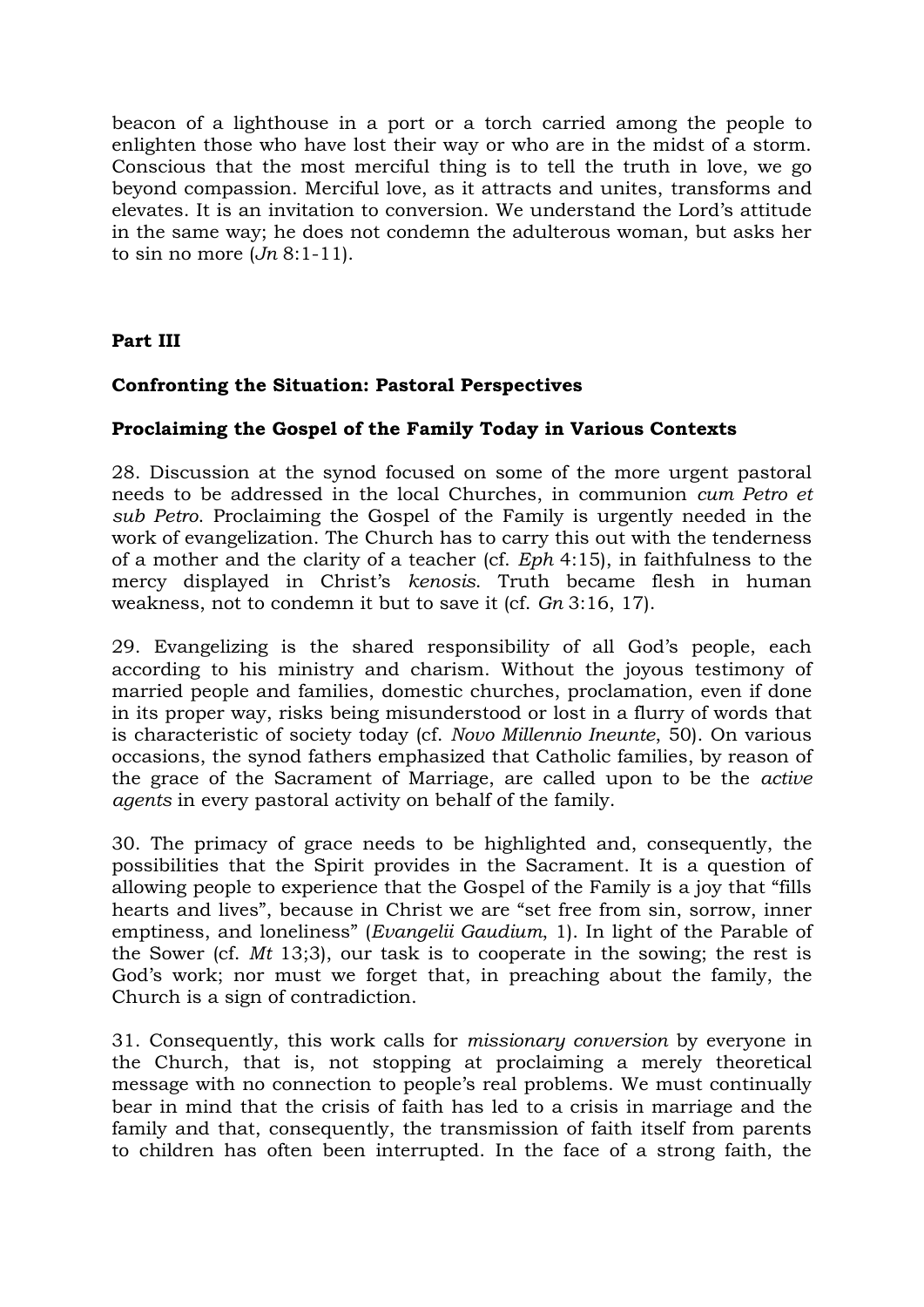imposition of certain cultural perspectives which weaken the family and marriage will cause no harm.

32. Conversion also needs to be seen in the language we use, so that it might prove to be effectively meaningful. Proclamation needs to create an experience where the Gospel of the Family responds to the deepest expectations of the human person: a response to each one's dignity and complete fulfillment in reciprocity, communion and fruitfulness. This does not consist, not in merely presenting a set of rules, but in espousing values that respond to the needs of those who find themselves today even in the most secularized of countries.

33. The Word of God is the source of life and spirituality for the family. All pastoral work on behalf of the family must allow people to be interiorly fashioned and formed as members of the domestic church through the Church's prayerful reading of Sacred Scripture. The Word of God is not only good news in a person's private life but also a criterion of judgment and a light in discerning the various challenges that married couples and families encounter.

34. At the same time, many synod fathers insisted on a more positive approach to the richness of various religious experiences, without overlooking the inherent difficulties. In these different religious realities and in the great cultural diversity that characterizes countries, positive possibilities should be appreciated first, and then, on this basis, limitations and deficiencies should be evaluated.

35. Christian marriage is a vocation that is undertaken with due preparation in a journey of faith with a proper process of discernment and is not to be considered only a cultural tradition or social or legal requirement. Therefore, formation is needed to accompany the person and couple in such a way that the life experience of the entire ecclesial community can be united with the teaching of the contents of the faith.

36. The synod fathers repeatedly called for a thorough renewal of the Church's pastoral practice in light of the Gospel of the Family and for replacing its current emphasis on individuals. For this reason, the synod fathers repeatedly insisted on renewal in the training of priests, deacons, catechists and other pastoral workers with a greater involvement of families.

37. They equally highlighted the fact that evangelization needs to denounce with clarity cultural, social, political and economic factors, such as the excessive importance given to market logic, that prevent authentic family life and lead to discrimination, poverty, exclusion, and violence. Consequently, dialogue and cooperation need to be developed with the social entities and encouragement given to Christian lay people who are involved, as Christians, in the cultural and socio-political fields.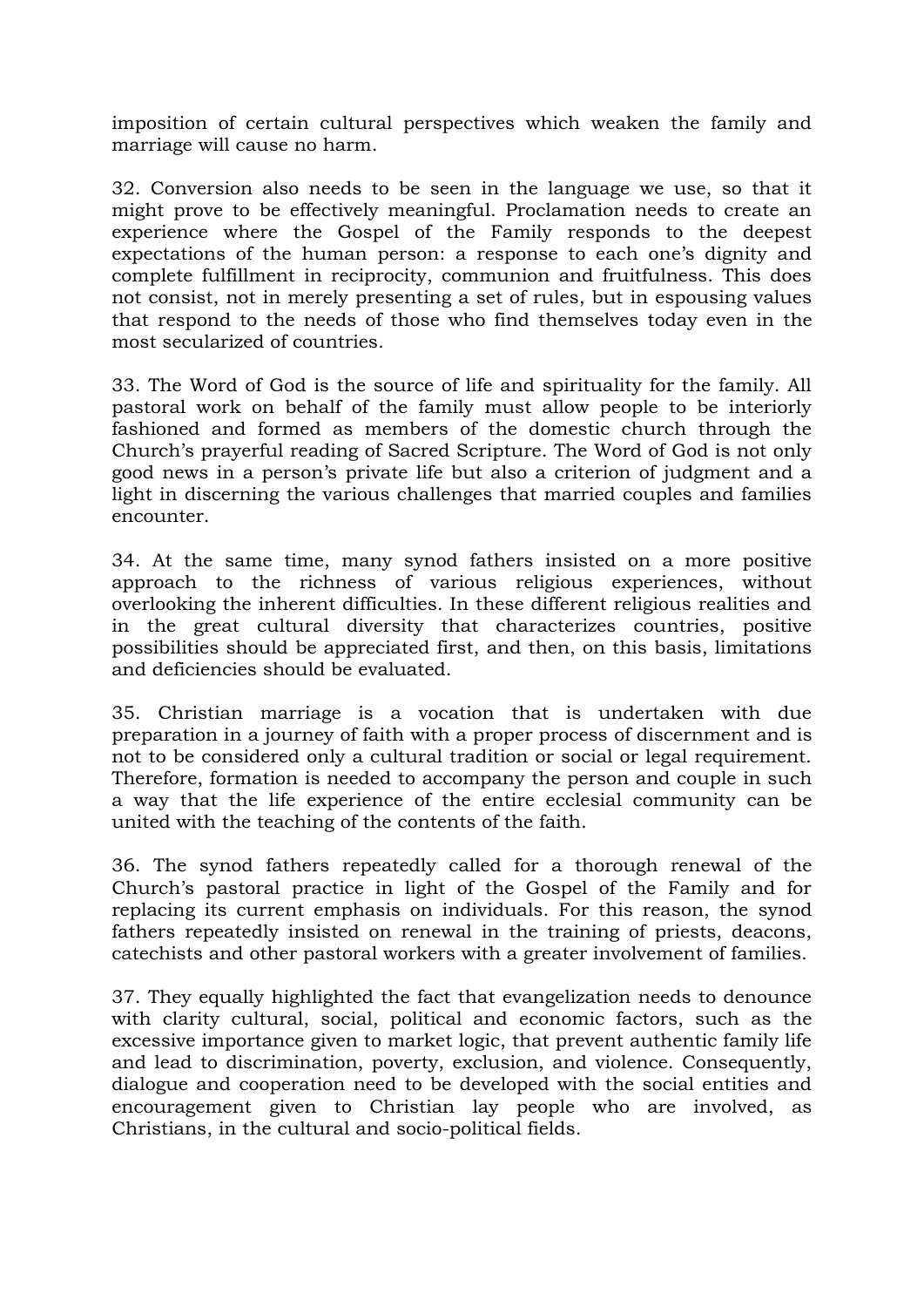## **Guiding Engaged Couples in Their Preparation for Marriage**

38. The complex social reality and the changes affecting the family today require a greater effort on the part of the whole Christian community in preparing those who are about to be married. The importance of the virtues needs to be included. Among these, chastity proves invaluable in the genuine growth of love between persons. In this regard, the synod fathers jointly insisted on the need to involve the entire community more extensively by favouring the witness of families themselves and including preparation for marriage in the course of Christian Initiation as well as emphasizing the connection between marriage, Baptism and the other sacraments. Likewise, they felt that specific programmes were needed in preparing couples for marriage, programmes that create a true experience of participation in ecclesial life and thoroughly treat the various aspects of family life.

# **Accompanying Married Couples in the Initial Years of Marriage**

39. The initial years of marriage are a vital and sensitive period during which couples become more aware of the challenges and meaning of married life. Consequently, pastoral accompaniment needs to go beyond the actual celebration of the Sacrament (*Familiaris Consortio*, Part III). In this regard, experienced couples are of great importance in any pastoral activity. The parish is the ideal place for these experienced couples to be of service to younger couples, with the possible cooperation of associations, ecclesial movements and new communities. Married couples need encouragement in a basic openness to the great gift of children. The importance of family spirituality, prayer and participation in the Sunday Eucharist needs emphasis so couples might be encouraged to meet regularly to promote growth in their spiritual life and solidarity in the concrete demands of life. Meaningful liturgies, devotional practices and the Eucharist celebrated for families, especially on the wedding anniversary, were mentioned as vital factors in fostering evangelization through the family.

## **Pastoral Care for Couples Civilly Married or Living Together**

40. While continuing to proclaim and foster Christian marriage, the Synod also encourages pastoral discernment of the situations of a great many who no longer live this reality. Entering into pastoral dialogue with these persons is needed to distinguish elements in their lives that can lead to a greater openness to the Gospel of Marriage in its fullness. Pastors ought to identify elements that can foster evangelization and human and spiritual growth. A new element in today's pastoral activity is a sensitivity to the positive aspects of civilly celebrated marriages and, with obvious differences, cohabitation. While clearly presenting the Christian message, the Church also needs to indicate the constructive elements in these situations that do not yet or no longer correspond to it.

41. The synod fathers also noted that in many countries "an increasing number of people live together *ad experimentum*, in unions that have not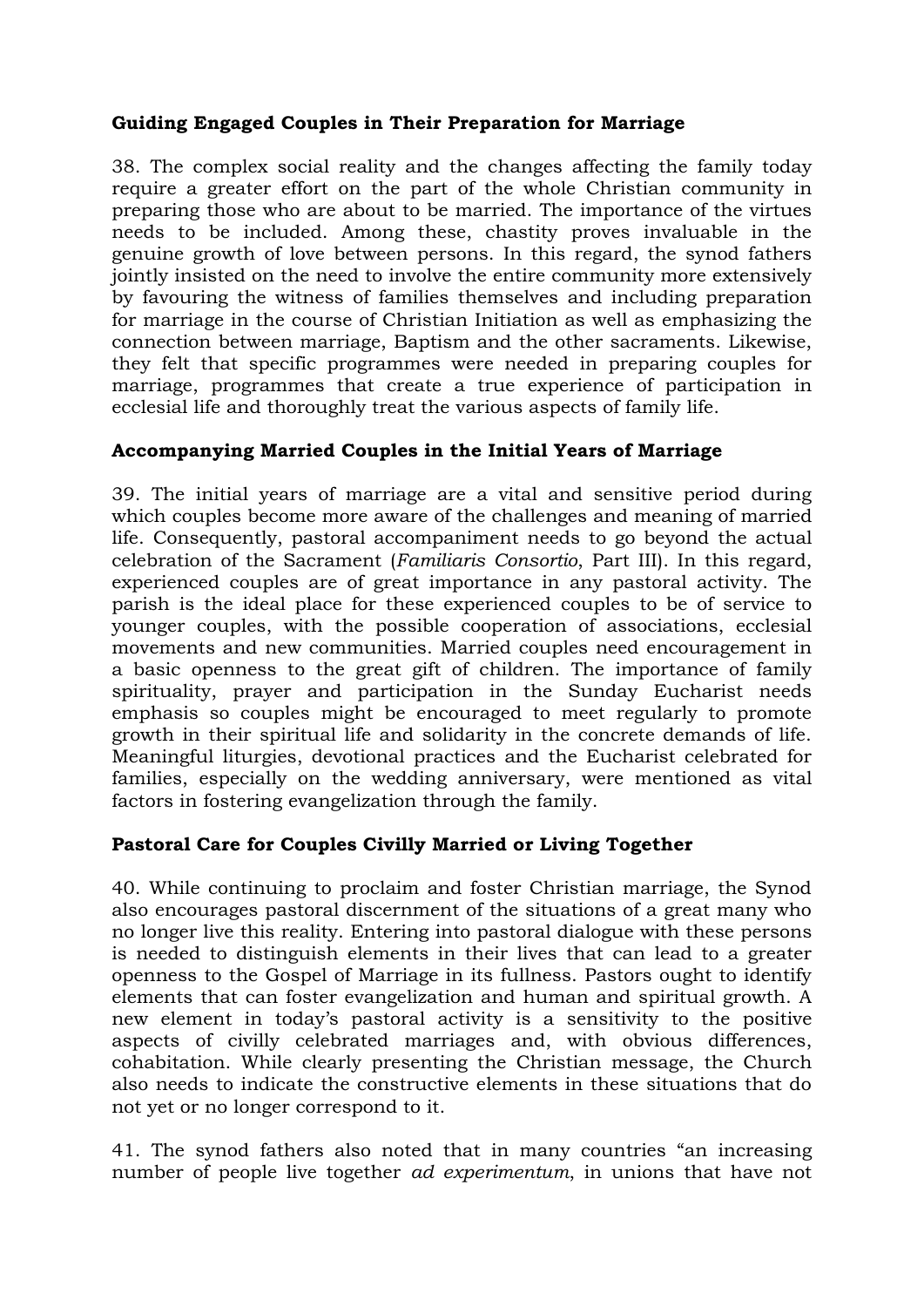been religiously or civilly recognized" (*Instrumentum Laboris*, 81). In some countries, this occurs especially in traditional marriages that are arranged between families and often celebrated in different stages. Other countries are witnessing a continual increase in the number of those who, after having lived together for a long period, request the celebration of marriage in Church. Simply to live together is often a choice based on a general attitude opposed to anything institutional or definitive; it can also be done while awaiting more security in life (a steady job and steady income). Finally, in some countries *de facto* marriages are very numerous, not only because of a rejection of values concerning the family and matrimony but primarily because celebrating a marriage is considered too expensive in the social circumstances. As a result, material poverty leads people into *de facto* unions.

42. All these situations require a constructive response, seeking to transform them into opportunities that can lead to the fullness of marriage and family in conformity with the Gospel. These couples need to be provided for and guided patiently and discreetly. With this in mind, the witness of authentic Christian families is particularly appealing and important as agents in the evangelization of the family.

#### **Caring for Wounded Families (Persons who are Separated, Divorced and Not Remarried, Divorced and Remarried and Single-Parent Families)**

43. Married couples with problems in their relationship should be able to count on the assistance and guidance of the Church. The pastoral work of charity and mercy seeks to help persons recover and restore relationships. Experience shows that with proper assistance and acts of reconciliation, though grace, a great percentage of troubled marriages find a solution in a satisfying manner. To know how to forgive and to feel forgiven is a basic experience in family life. Forgiveness between husband and wife permits a couple to experience a never-ending love that does not pass away (cf. *1 Cor* 13:8). At times, this is difficult, but those who have received God's forgiveness are given the strength to offer a genuine forgiveness that regenerates persons.

44. The necessity for courageous pastoral choices was particularly evident at the Synod. Strongly reconfirming their faithfulness to the Gospel of the Family and acknowledging that separation and divorce are always wounds that cause deep suffering to the married couple and to their children, the synod fathers felt the urgent need to embark on a new pastoral course based on the present reality of weaknesses within the family, knowing oftentimes that these are more "endured" with suffering than freely chosen. These situations vary because of personal, cultural and socio-economic factors. Therefore, solutions need to be considered in a variety of ways, as suggested by Pope St. John Paul II (cf. *Familiaris Consortio*, 84).

45. All families should, above all, be treated with respect and love and accompanied on their journey as Christ accompanied the disciples on the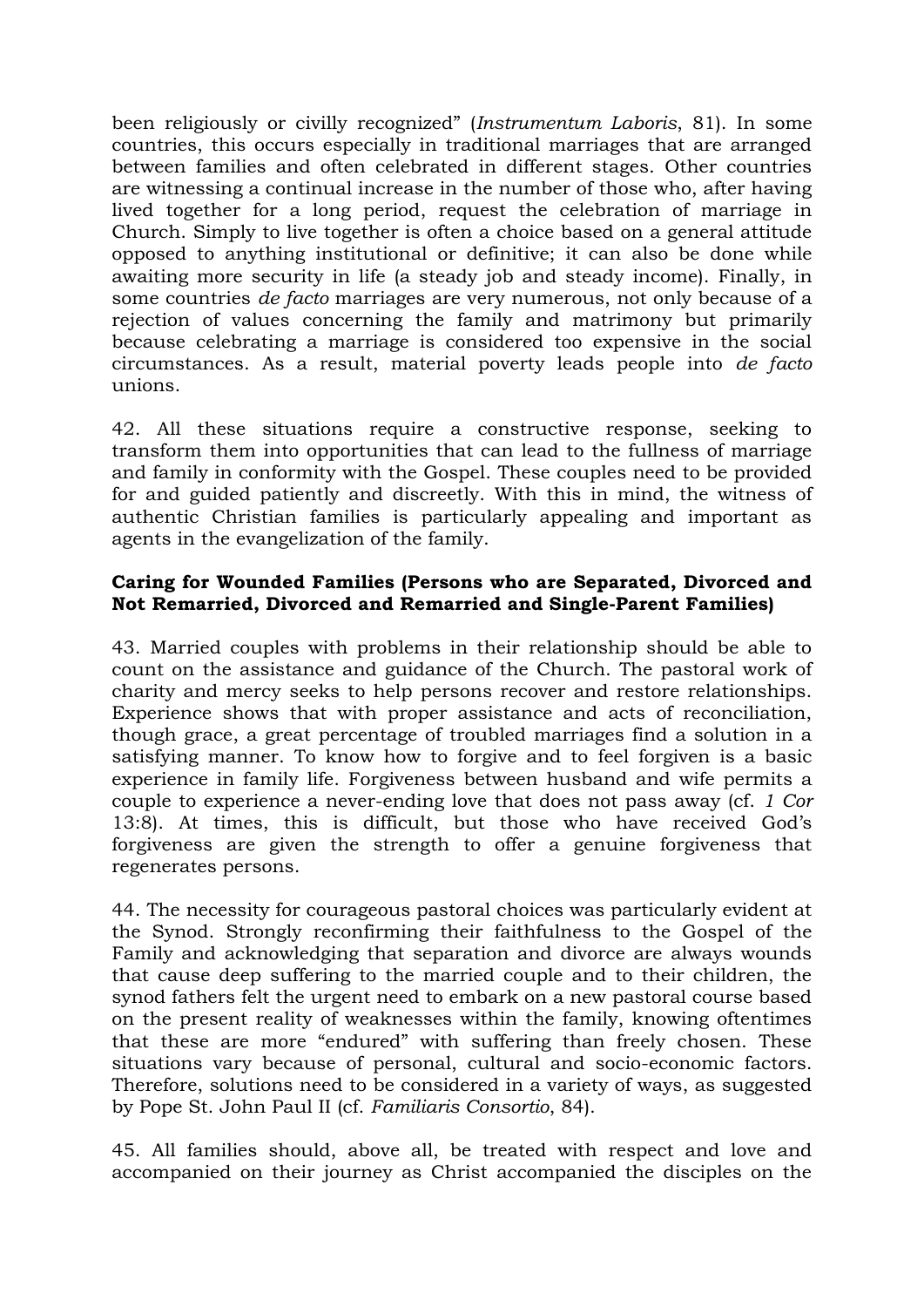road to Emmaus. In a particular way, the words of Pope Francis apply in these situations: "The Church will have to initiate everyone – priests, religious and laity – into this 'art of accompaniment', which teaches us to remove our sandals before the sacred ground of the other (cf. *Ex* 3:5). The pace of this accompaniment must be steady and reassuring, reflecting a closeness and compassion which, at the same time, heals, liberates and encourages growth in the Christian life" (*Evangelii Gaudium*, 169).

46. A special discernment is indispensable for pastorally guiding persons who are separated, divorced or abandoned. Respect needs to be primarily given to the suffering of those who have unjustly endured separation, divorce or abandonment, or those who have been forced by maltreatment from a husband or a wife to interrupt their life together. To forgive such an injustice that has been suffered is not easy, but grace makes this journey possible. Pastoral activity, then, needs to be geared towards reconciliation and mediation of differences, which might even take place in specialized "listening centres" established in dioceses. At the same time, the synod fathers emphasized the necessity of addressing, in a faithful and constructive fashion, the consequences of separation or divorce on children, in every case the innocent victims of the situation. Children must not become an "object" of contention. Instead, every suitable means ought to be sought to ensure that they can overcome the trauma of a family break-up and grow as serenely as possible. In each case, the Church is always to point out the injustice that very often is associated with divorce. Special attention is to be given in the guidance of single-parent families, so that women who have to bear alone the responsibility of providing a home and raising their children can receive assistance.

47. A great number of synod fathers emphasized the need to make the procedure in cases of nullity more accessible and less time-consuming, and, if possible, at no expense. They proposed, among others, the dispensation of the requirement of second instance for confirming sentences; the possibility of establishing an administrative means under the jurisdiction of the diocesan bishop; and a simple process to be used in cases where nullity is clearly evident. Some synod fathers, however, were opposed to these proposals, because they felt that they would not guarantee a reliable judgment. In all these cases, the synod fathers emphasized the primary character of ascertaining the truth about the validity of the marriage bond. Among other proposals, the role which faith plays in persons who marry could possibly be examined in ascertaining the validity of the Sacrament of Marriage, all the while maintaining that the marriage of two baptized Christians is always a sacrament.

48. With respect to marriage cases, the streamlining of the procedure, requested by many synod fathers, in addition to the preparation of a sufficient number of persons — clerics and lay people — primarily dedicated to this work will require increased responsibility of the diocesan bishop. This work could be done through specially trained counselors who would be able to offer free advice to the concerned parties on the validity of their marriage.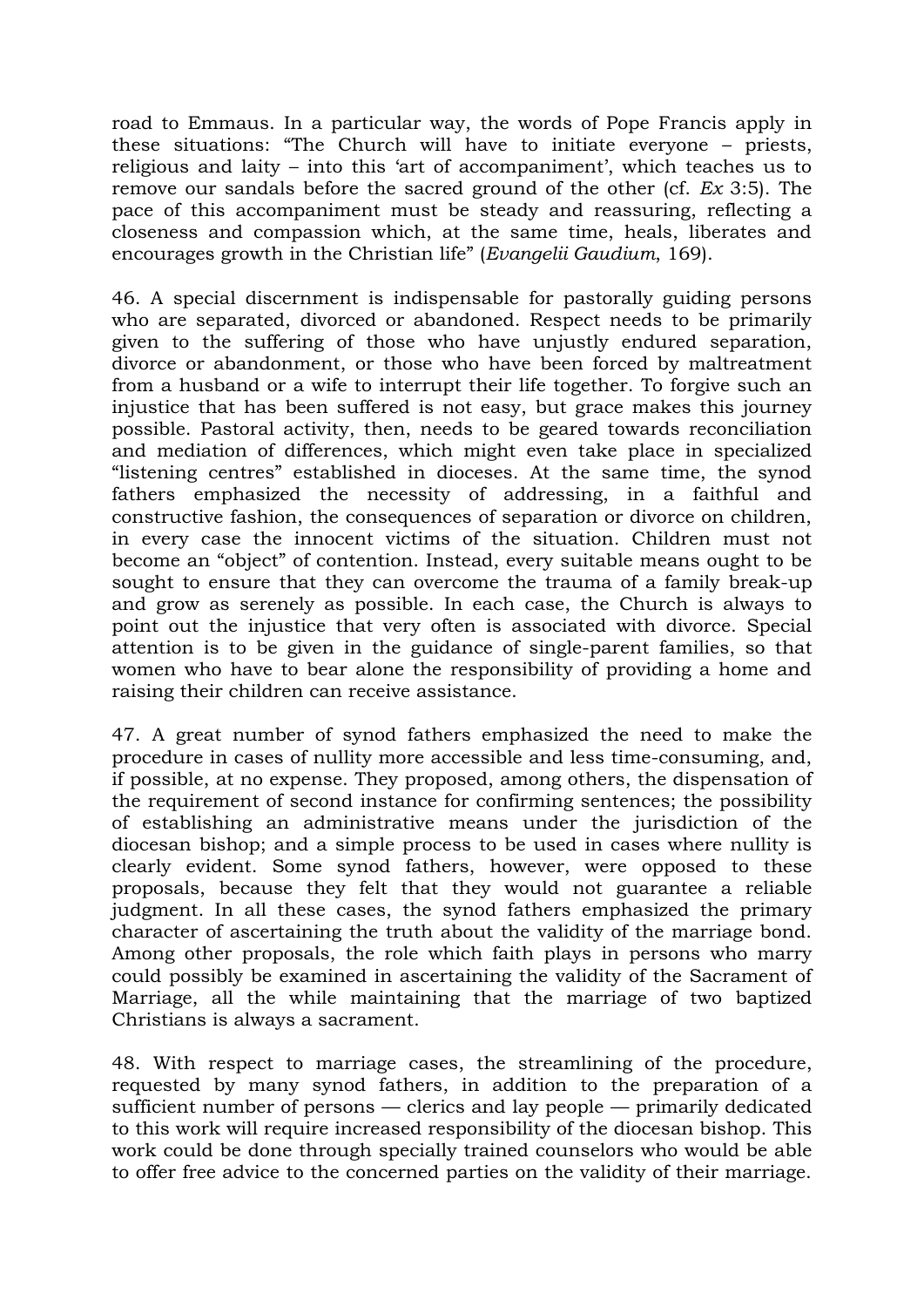This work could be done in an office or by qualified persons (cf. *Dignitas Connubii*, art. 113, 1).

49. Divorced people who have not remarried, who oftentimes bear witness to their promise of faithfulness in marriage, ought to be encouraged to find in the Eucharist the nourishment they need to sustain them in their present state of life. The local community and pastors ought to accompany these people with solicitude, particularly when children are involved or when they are in serious financial difficulty.

50. Likewise, those who are divorced and remarried require careful discernment and an accompaniment of great respect. Language or behavior that might make them feel an object of discrimination should be avoided, all the while encouraging them to participate in the life of the community. The Christian community's care of such persons is not to be considered a weakening of its faith and testimony to the indissolubility of marriage, but, precisely in this way, the community is seen to express its charity.

51. The synod father also considered the possibility of giving the divorced and remarried access to the Sacraments of Penance and the Eucharist. Various synod fathers insisted on maintaining the present discipline, because of the constitutive relationship between participation in the Eucharist and communion with the Church as well as her teaching on the indissoluble character of marriage. Others proposed a more individualized approach, permitting access in certain situations and with certain welldefined conditions, primarily in irreversible situations and those involving moral obligations towards children who would have to endure unjust suffering. Access to the sacraments might take place if preceded by a penitential practice, determined by the diocesan bishop. The subject needs to be thoroughly examined, bearing in mind the distinction between an objective sinful situation and extenuating circumstances, given that "imputability and responsibility for an action can be diminished or even nullified by ignorance, inadvertence, duress, fear, habit, inordinate attachments, and other psychological or social factors" (*Catechism of the Catholic Church*, 1735).

52. Some synod fathers maintained that divorced and remarried persons or those living together can have fruitful recourse to a spiritual communion. Others raised the question as to why, then, they cannot have access to sacramental Communion. As a result, the synod fathers requested that further theological study in the matter with a view to making clear the distinctive features of the two forms and their connection with the theology of marriage.

53. The problems relative to mixed marriages were frequently raised in the interventions of the synod fathers. The differences in the matrimonial regulations of the Orthodox Churches creates serious problems in some contexts, which require due consideration from the point of view of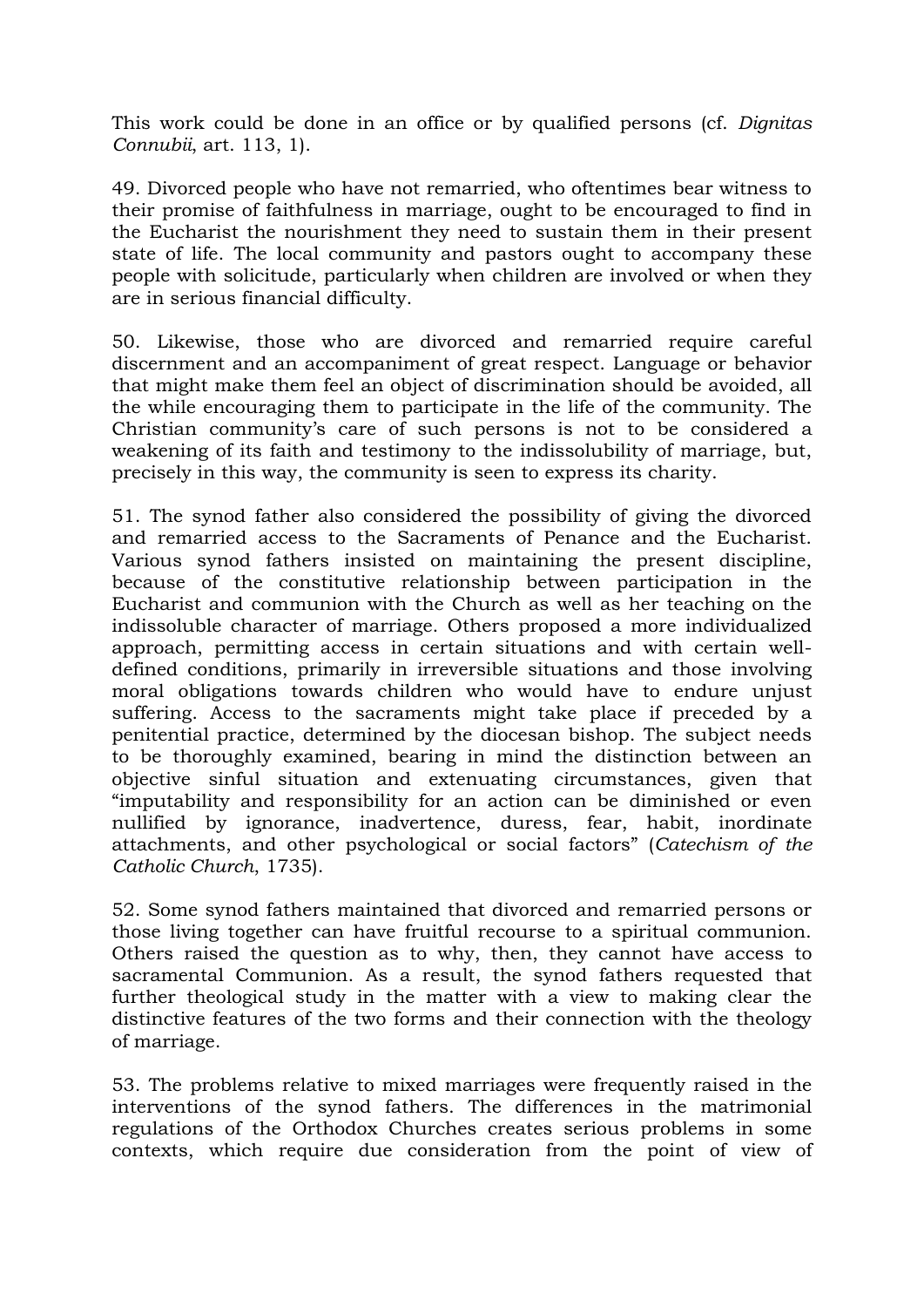ecumenism. Analogously, the contribution of the dialogue with other religions would be important for interreligious marriages.

### **Pastoral Attention towards Persons with Homosexual Tendencies**

54. Some families have members who have a homosexual tendency. In this regard, the synod fathers asked themselves what pastoral attention might be appropriate for them in accordance with Church teaching: "There are absolutely no grounds for considering homosexual unions to be in any way similar or even remotely analogous to God's plan for marriage and family." Nevertheless, men and women with a homosexual tendency ought to be received with respect and sensitivity. "Every sign of unjust discrimination in their regard should be avoided" )Congregation for the Doctrine of the Faith, *Considerations Regarding Proposals to Give Legal Recognition to Unions Between Homosexual Persons*, 4(.

55. Exerting pressure in this regard on the Pastors of the Church is totally unacceptable: it is equally unacceptable for international organizations to link their financial assistance to poorer countries with the introduction of laws that establish "marriage" between persons of the same sex.

### **The Transmission of Life and the Challenges of a Declining Birthrate**

56. Today, the diffusion of a mentality that reduces the generation of human life to one variable of an individual's or couple's plans is easily observable. Sometimes, economic factors are burdensome, contributing to a sharp drop in the birthrate that weakens the social fabric, compromises relations between generations and renders a future outlook more uncertain. Openness to life is an intrinsic requirement of married love. In this regard, the Church supports families who accept, raise and surround with affection children with various disabilities.

57. Pastoral work in this area needs to start with listening to people and acknowledging the beauty and truth of an unconditional openness to life, which is needed, if human love is to be lived fully. This serves as the basis for an appropriate teaching regarding the natural methods for responsible procreation, which allow a couple to live, in a harmonious and conscious manner, the loving communication between husband and wife in all its aspects along with their responsibility at procreating life. In this regard, we should return to the message of the Encyclical *Humanae Vitae* of Blessed Pope Paul VI, which highlights the need to respect the dignity of the person in morally assessing methods in regulating births. The adoption of children, orphans and the abandoned and accepting them as one's own is a specific form of the family apostolate (cf. *Apostolicam Actuositatem*, III, 11), and has oftentimes been called for and encouraged by the Magisterium (cf. *Familiaris Consortio*, III, II; *Evangelium Vitae*, IV, 93). The choice of adoption or foster parenting expresses a particular fruitfulness of married life, not simply in the case of sterility. Such a choice is a powerful sign of family love and an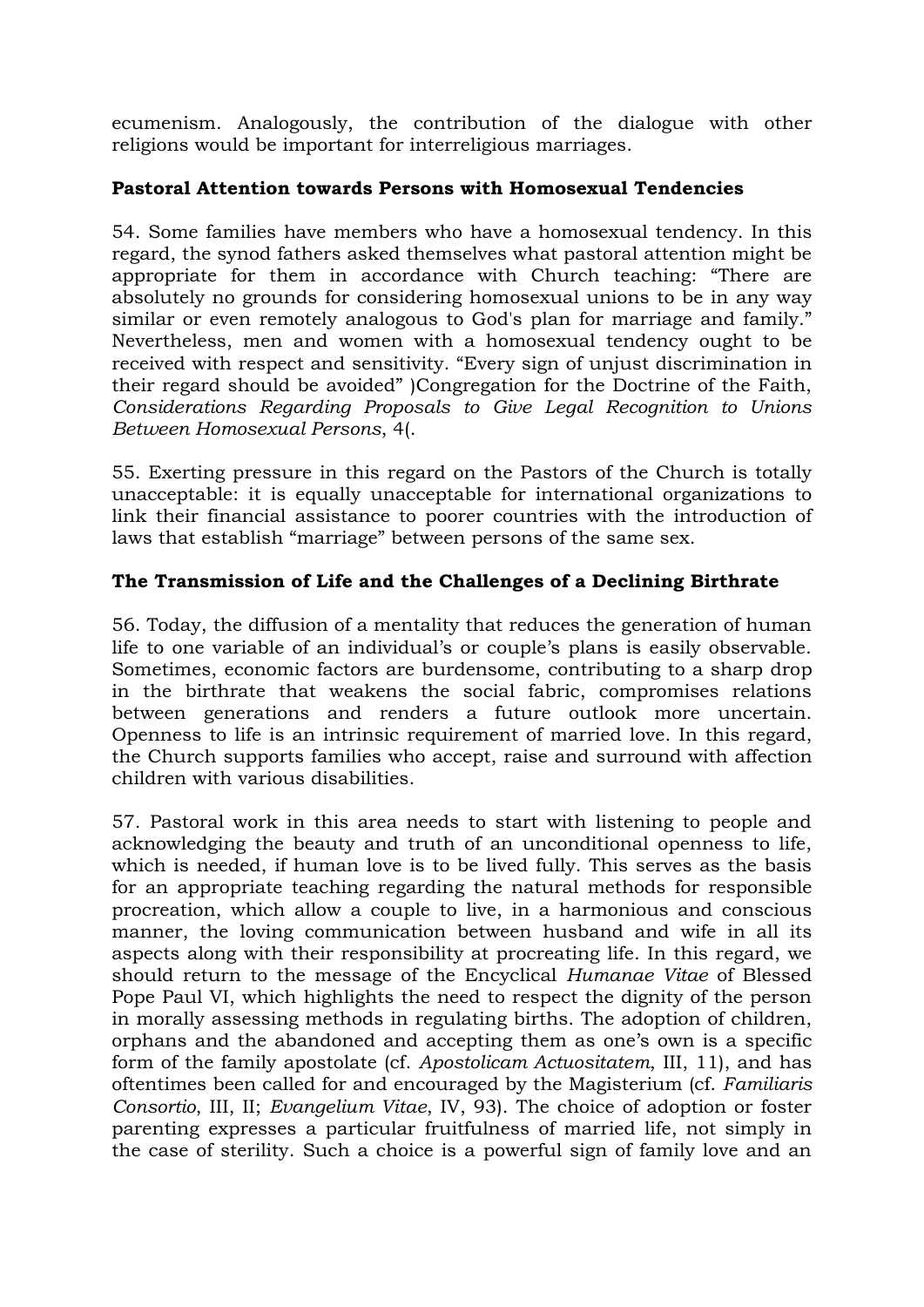occasion to witness to one's faith and to restore the dignity of a son or daughter to a person who has been deprived of this dignity.

58. Affectivity needs assistance, also in marriage, as a path to maturity in the ever-deepening acceptance of the other and an ever-fuller gift of self, in this sense, the necessity of offering programmes of formation that nourish married life and the importance of the laity, providing an accompaniment that consists in a vibrant witness, was reiterated. Undoubtedly, the example of a faithful and deep love is of great assistance; a love shown in tenderness and respect; a love that is capable of growing over time; and a love that, in the very act of opening itself to the generation of life, gives an experience of a mystery that transcends us.

## **Upbringing and the Role of the Family in Evangelization**

59. One of the fundamental challenges facing families today is undoubtedly that of raising children, made all the more difficult and complex by today's cultural reality and the great influence of the media. Consideration, then, needs to be given to the needs and expectations of families, capable of being places of growth in daily life, places of a concrete and essential transmission of the virtues that give form to our existence. Parents, then, are able freely to choose the type of education for their children, according to their convictions.

60. The Church assumes a valuable role in supporting families, starting with Christian Initiation, by being welcoming communities. More than ever, these communities today are to offer support to parents, in complex situations and everyday life, in their work of raising their children, accompanying children, adolescents and young people in their development through personalized pastoral programmes, capable of introducing them to the full meaning of life and encouraging them in their choices and responsibilities, lived in the light of the Gospel. Mary, in her tenderness, mercy and maternal sensitivity can nourish the hunger of humanity and life itself. Therefore, families and the Christian people should seek her intercession. Pastoral work and Marian devotion are an appropriate starting point for proclaiming the Gospel of the Family.

#### **Conclusion**

61. These proposed reflections, the fruit of the synodal work that took place in great freedom and with a spirit of reciprocal listening, are intended to raise questions and indicate points of view that will later be developed and clarified through reflection in the local Churches in the intervening year leading to the XIV Ordinary General Assembly of the Synod of Bishops, scheduled for October 2015 to treat *The Vocation and Mission of the Family in the Church and in the Contemporary World*. These are not decisions taken nor are they easy subjects. Nevertheless, in the collegial journey of the bishops and with the involvement of all God's people, the Holy Spirit will guide us in finding the road to truth and mercy for all. This has been the